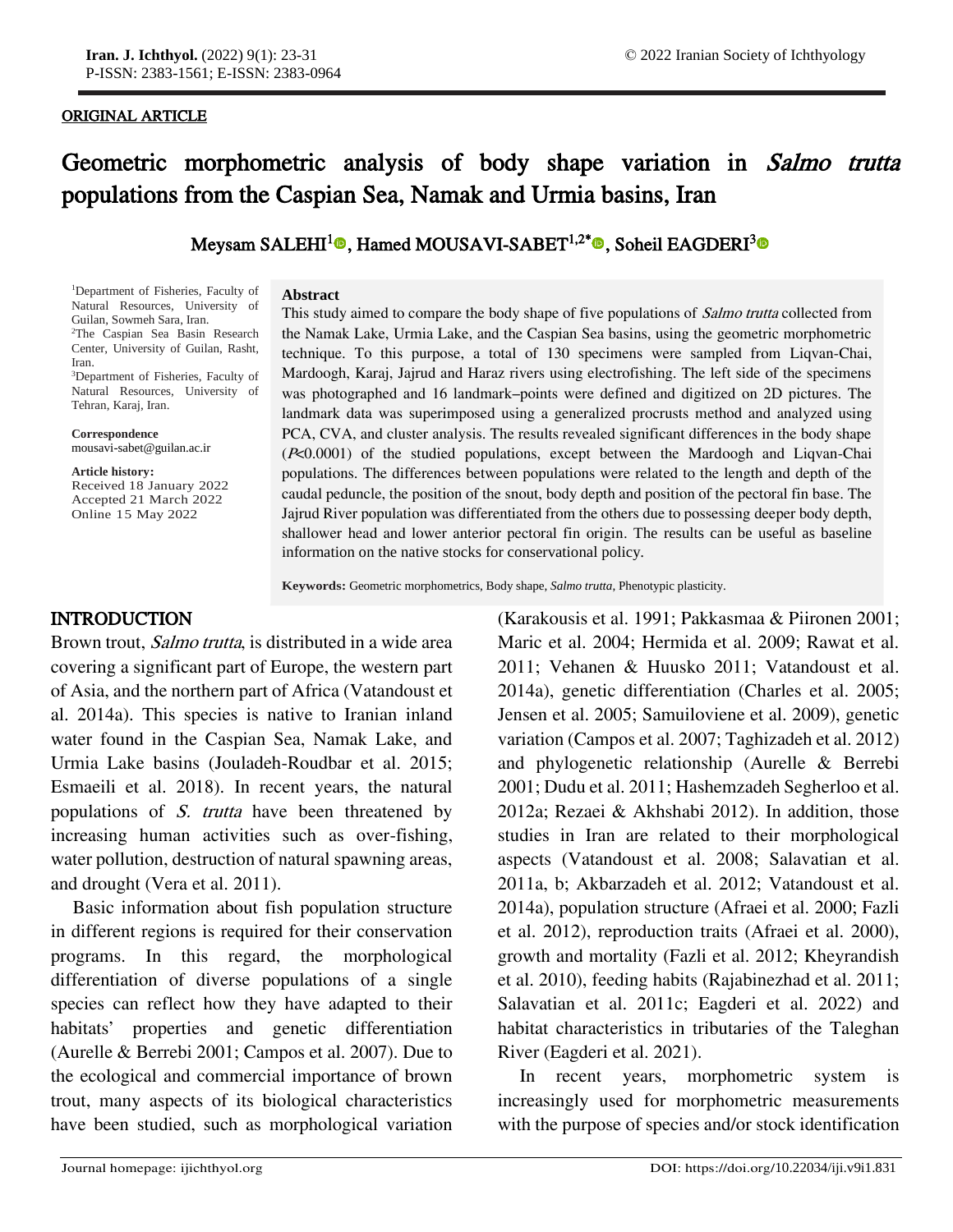in Iran (e.g. Heidari et al. 2013, 2014, 2019; Kohestan-Eskandari et al. 2013, 2014; Mousavi-Sabet & Anvarifar 2013; Mousavi-Sabet et al. 2018a, 2018b; Paknejad et al. 2014; Vatandoust et al. 2014a, 2014b. 2015). Morphological studies on fishes are important from various viewpoints, including evolution, ecology, behavior, conservation, water resource management and stock assessment (Mousavi-Sabet et al., 2021). Information on the population differentiation of brown trout is mainly limited to the southern Caspian Sea basin. Therefore, understanding the morphological differentiation of their populations in different basins is crucial. The phenotypic difference in shape within a species may exist because of sexual dimorphism and ecological specialization (Schluter & McPhail 1992). The study of shape variation between different populations of a fish species can be done using traditional (TM) or landmark-based methods. GM is a powerful technique (Mouludi-Saleh et al. 2019; 2020a, b; Eagderi et al. 2020; Mouludi-Saleh & Eagderi 2021) that can reveal differences in biological structures that are not easily extracted using TM methods (Bookstein 1991; Zelditch et al. 2004).

The geometric morphometric method has not been used to assess body shape variation among S. trutta populations in Iran. Therefore, this study examined the intraspecific body shape of five populations of the S. trutta collected from the Caspian Sea, Namak Lake, and Urmia lake basins using the geometric morphometric technique. The results may help to a better understanding of natural history across its geographic range.

### MATERIAL AND METHODS

A total of 130 specimens of brown trout were collected from the Liqvan-Chai, Mardoogh (the Urmia Lake basin), Karaj, Jajrood (the Namak Lake basin) and Haraz (the Caspian Sea basin) rivers using electrofishing in 2021, and were anesthetized using clove oil extraction 1%. Then the specimens with almost similar sizes were selected to reduce the effects of allometric growth patterns. The selected specimens

had no deformity in terms of body shape. The left sides of freshly collected specimens were photographed using a copy-stand equipped with a digital camera (Canon with 18 MP resolutions). The photographed fish were returned to their habitat. Since there is no reported sexual dimorphism in S. trutta, therefore all data were pooled.

To extract body shape data in the landmark-based GM method, 16 homologous landmark-points were digitized on 2D photos using tpsDig2 software (version 2.16). The landmark-points were selected at the specific points, in which a proper model of fish body shape was extracted (Fig. 1). The landmark data was submitted to a Generalized Procrust Analysis (GPA) to remove non-shape data, including scale, direction, and position. The landmark data after GPA superimposing were analyzed using Principal Components Analysis (PCA) to explore the patterns of variation in their body shape (Rohlf & Marcus 1993). Canonical variant analysis (CVA) was used to investigate the power of distinction of five populations with P-value obtained from a permutation test with 10000 replications in MorphoJ software. Finally, a cluster analysis by adapting the Euclidean square distance and selecting 100 bootstrapping was performed (Veasey et al. 2001). Mahalanobis and Procrast distances were calculated as the degree of body shape differentiation obtained from the CVA analysis.

The shape difference of each population in relation to the consensus configuration of all populations was visualized as a deformation grid in MorphoJ. All multivariate analysis were performed using PAST v2.17b (Hammer et al. 2001) and MorphoJ v 1.01 (Klingenberg 2011) softwares.

#### RESULTS

The results of PCA showed that all specimens explained 44.98% of shape variations by the first two PC axes extracted from the variance-covariance matrix (PC1=30.22% and PC2=14.76%). Plotting of the first and second PCs displayed a distinction between the Jajrud population, and Liqvan-Chai and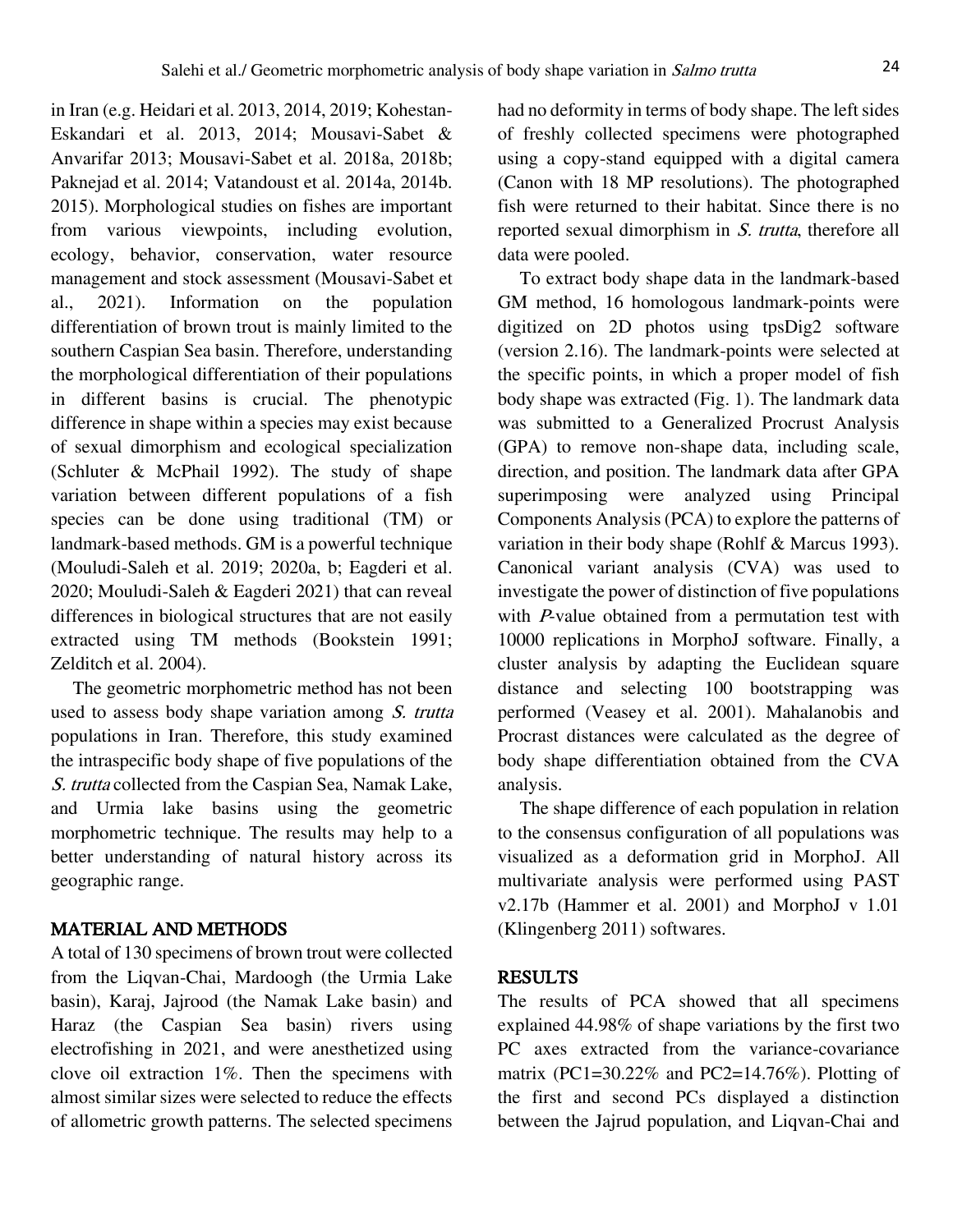

**Fig.1.** The 16 defined landmark points to extract body shape in *Salmo trutta*. (1) snout tip; (2) center of eye; (3) upper margin of eye; (4) posterior-most end of head; (5) anterior origin of dorsal fin; (6) posterior insertion of the dorsal fin; (7) anterior origin of adipose fin; (8) upper edge of posterior end of caudal fin base; (9) posterior body extremity; (10) lower edge of posterior end of caudal fin base; (11) posterior insertion of anal fin; (12) anterior origin of anal fin; (13) anterior origin of pectoral fin; (14) ventral junction of head and trunk; (15) ventral edge of head vertical to eye center; (16) lower margin of orbit.



**Fig.2.** Scatter of individuals' body shape of studied populations of *Salmo trutta* on PC1 and PC2 plot (the wireframe graphs showing mean shape as wireframe and vectors pointing in the direction of the axis loading).

Haraz populations (Fig. 2). PC1 based on the wireframe plot, showed the shifts of landmark positions of 1, 5, and 6 along the positive direction, explaining the elongation of the length and body depth, whereas PC2 shows the shifts of landmark positions of 1, 4, and 13 towards its positive direction that explain the elongation of the head. The differences between populations were related to the length and depth of the caudal peduncle, position of snout head, body depth, and pectoral-fin base.

The CVA analysis revealed significant differences in the body shape among the studied species  $(P<0.05)$ . The CVA plot displayed a clear distinction of the Jajrud and Haraz populations from others. The population of the Liqvan-Chai had a low degree of overlapping with the Karaj, Mardoogh and Haraz

populations (Fig. 3). The results revealed significant differences between studied populations in terms of body shape (P<0.0001), except between Haraz and Liqvan-Chai populations. The observed differences between populations were related to the length and depth of the caudal peduncle, the position of the snout head, body depth, and pectoral-fin base (Fig. 3). Mahahlanobis and procrustes distances are presented in Table 1. Maximum and minimum distances were calculated between Mardoogh-Jajrud and Mardoogh-Liqvan-Chai populations, respectively.

The dendogram derived from cluster analysis among groups showed that the five S. trutta populations were partly distinct based on their morphometric characters (Fig. 4). With regard to this analysis, by 100% of possible trees, the Jajrud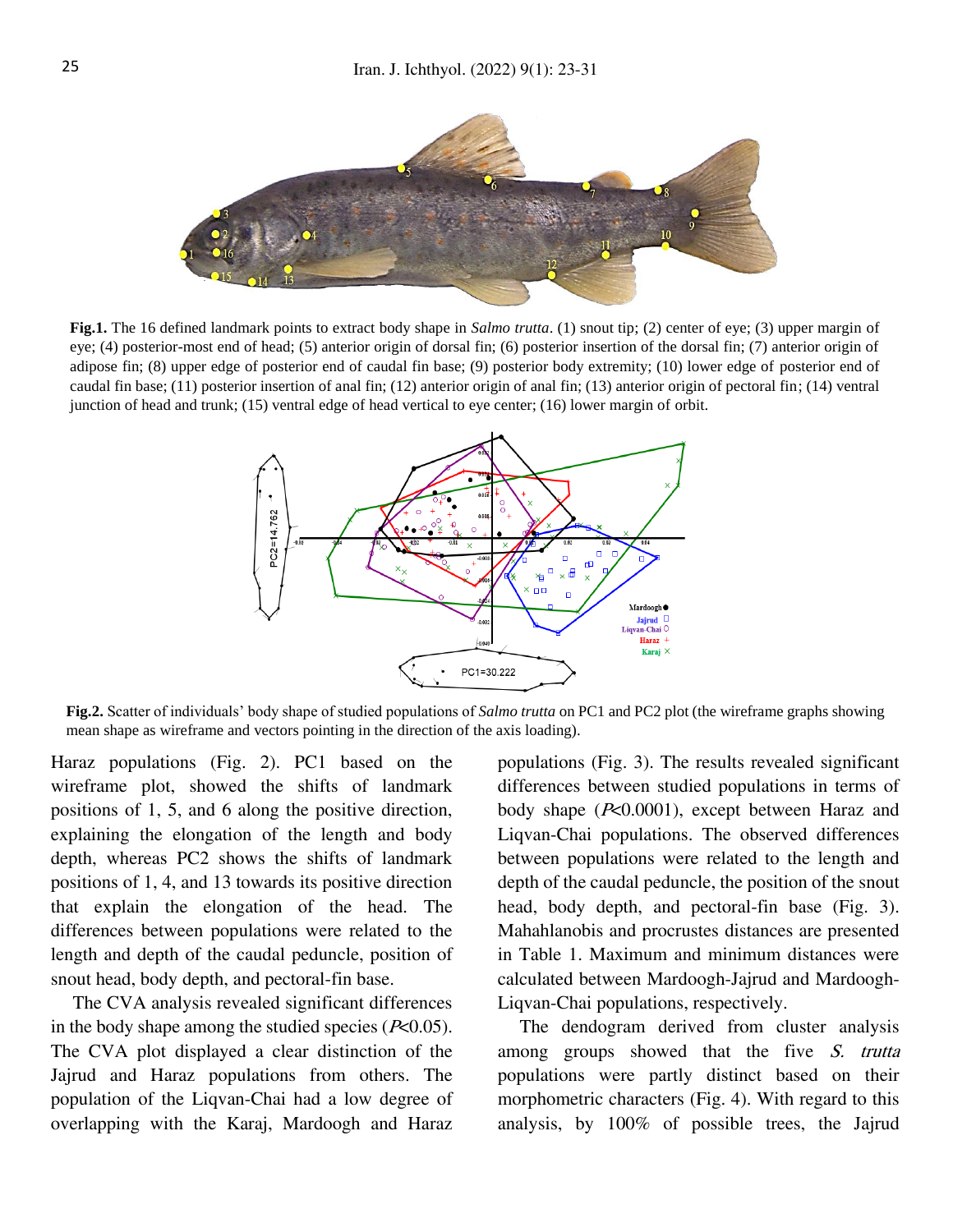

**Fig.3.** The results of Canonical discrimination analysis (CVA) of the five population of *Salmo trutta* body shape with respect to the first two canonical variables.

**Table 1.** Mahalanobis and Procrustes distances obtained from CVA analysis among the studied populations of *Salmo trutta*.

| Mahalanobis |        |        |        |         | Procrustes |        |        |        |         |
|-------------|--------|--------|--------|---------|------------|--------|--------|--------|---------|
|             |        |        |        | Liqvan- |            |        |        |        | Liqvan- |
|             | Haraz  | Jajrud | Karaj  | Chai    |            | Haraz  | Jairud | Karaj  | Chai    |
| Jajrud      | 5.614  |        |        |         | Jajrud     | 0.0338 |        |        |         |
| Karaj       | 4.204  | 4.7934 |        |         | Karaj      | 0.0212 | 0.0227 |        |         |
|             |        |        |        |         | Liqvan-    |        |        |        |         |
| Liqvan-Chai | 4.9003 | 5.9814 | 3.9108 |         | Chai       | 0.0207 | 0.0368 | 0.0208 |         |
| Mradoogh    | 5.8206 | 6.258  | 4.0514 | 2.8528  | Mradoogh   | 0.0218 | 0.0368 | 0.0222 | 0.0131  |

population separated from others due to possessing greater body depth, lower head depth, and anterior position of the pectoral-fin base.

#### **DISCUSSION**

The present study on the five populations of the brown trout shape variation revealed significant morphological variations. Differences between the studied populations can be divided into two categories; (1) deeper body depth, shallower head, and short caudal peduncle as seen in Jajrud population, and, (2) shallow body and longer caudal peduncle in the other studied populations. One of the main factors that may be responsible is the size of the habitat reflecting several traits of brown trout that are strongly influenced by habitat variables (Jonsson et al. 2001). In addition, the five studied  $S$ . trutta populations were distinct from each other based on cluster analysis. Mardoogh and Liqvan-Chai populations were most similar morphologically, since they belong to the same basin i.e. the Urmia Lake. Haraz and Karaj were separated by having deeper body from the Urmia lake populations.

Observed differences in head shape of the studied populations can be related to their feeding behaviors (Andersson et al. 2005). Changes in head and mouth shapes can be considered as reflective of differences in the selection of food items and the direction of feeding (Langerhans et al. 2003). This also can be related to trophic ecology indicates local adaptation and possibly ecological radiations (Schluter & McPhail 1992; Langerhans et al. 2003). The reasons of morphological differences between populations are often quite difficult to explain (Poulet et al. 2004), but it is well-known that morphometric characteristics can show a high degree of the plasticity in response to environmental conditions (Wimberger 1994), such as food availability, water depth, and flow, temperature and turbidity (Allendorf 1988; Wimberger 1994). It is generally considered that variation in size between populations depends largely on environmental conditions, whereas a variation in shape can reflect their phenotypic plasticity and the genetic constitution (Adams & Funk 1997; Orr & Smith 1998).

In Salmonids, in response to environmental factors (i.e. water clarity and bottom structure), some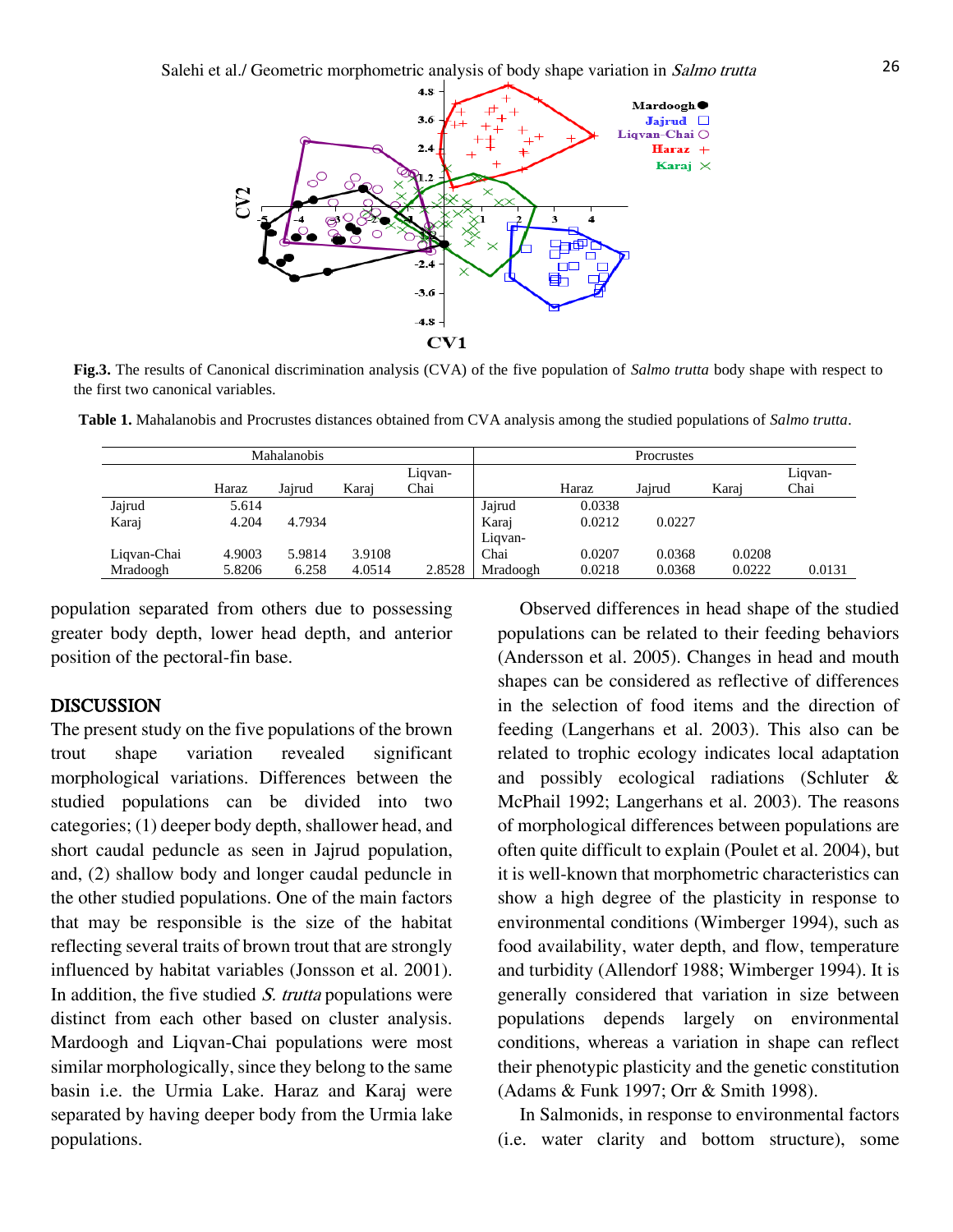

**Fig.4.** Dendrogram derived from cluster analysis of morphometric variable on the basis of Euclidean distance of five populations of *Salmo trutta*. Mean shape of species in relation of consensus shape for each population are represented.

morphological and coloration traits have been developed (Bourke et al. 1997). Sanz et al. (2002) in Mediterranean brown trout populations showed large local genetic divergences could be related to the morphological variation. Populations of this species have a high morphological diversity (Ferguson & Taggart 1991), which has recently challenged the high morphological flexibility in *S. trutta*. Hence in Iran, based on studies, inhabiting populations in the Liqvan-Cahi River, due to the number of red spots on the body probably belong to a special subspecies of S. trutta (Abdoli 2000).

Based on Vatandoust et al. (2014a), 31 morphometric and 7 meristic characteristics in five populations of S. trutta from the Caspian Sea basin were studied and their results showed a high morphological differentiation. Vatandoust et al. (2008) pointed out meristic traits are more important than morphometric to distinguish populations. Comparison of morphological variations of S. trutta in Chesli and Khorma Rivers in Guilan province using 39 morphometric and 13 meristic traits showed no significant differences between males and females, i.e. no sexual dimorphism in morphological characteristics (Akbarzadeh et al. 2012).

Hashemzadeh Segherloo et al. (2012b) showed no significant difference in *S. trutta* populations of Mardoogh and Liqvan-Chai rivers using microsatellite i.e. showing similarity of them. Therefore, the geometric morphometric method showed similar results as a suitable method for the variations of the morphological pattern in *S. trutta*.

Our results showed significant body shape differences among the populations of the S. trutta in Iranian inland waters, showing the variation of their body shape based on their inhabiting basin. These results provide a morphological insight, which can be used for further taxonomic studies, stock management, and conservation programs.

#### **REFERENCES**

- Abdoli, A. 2000. The inland water fishes of Iran. Iranian Museum of Nature and Wildlife. 378 p.
- Adams, D.C. & Funk, D.J. 1997. Morphometric inferences on sibling species and sexual dimorphism in Neochlamisus bebbianae leaf beetles: multivariate applications of the thin-plate spline. Systematic Biology 46(1): 180-194.
- Afraei, M.A.; Fazli, H. & Moslemi, M. 2000. Some biological characteristics of the brown trout Salmo trutta fario (Linnaeus, 1758) in Tonekabon River. Fisheries Science 9 (3): 21-34.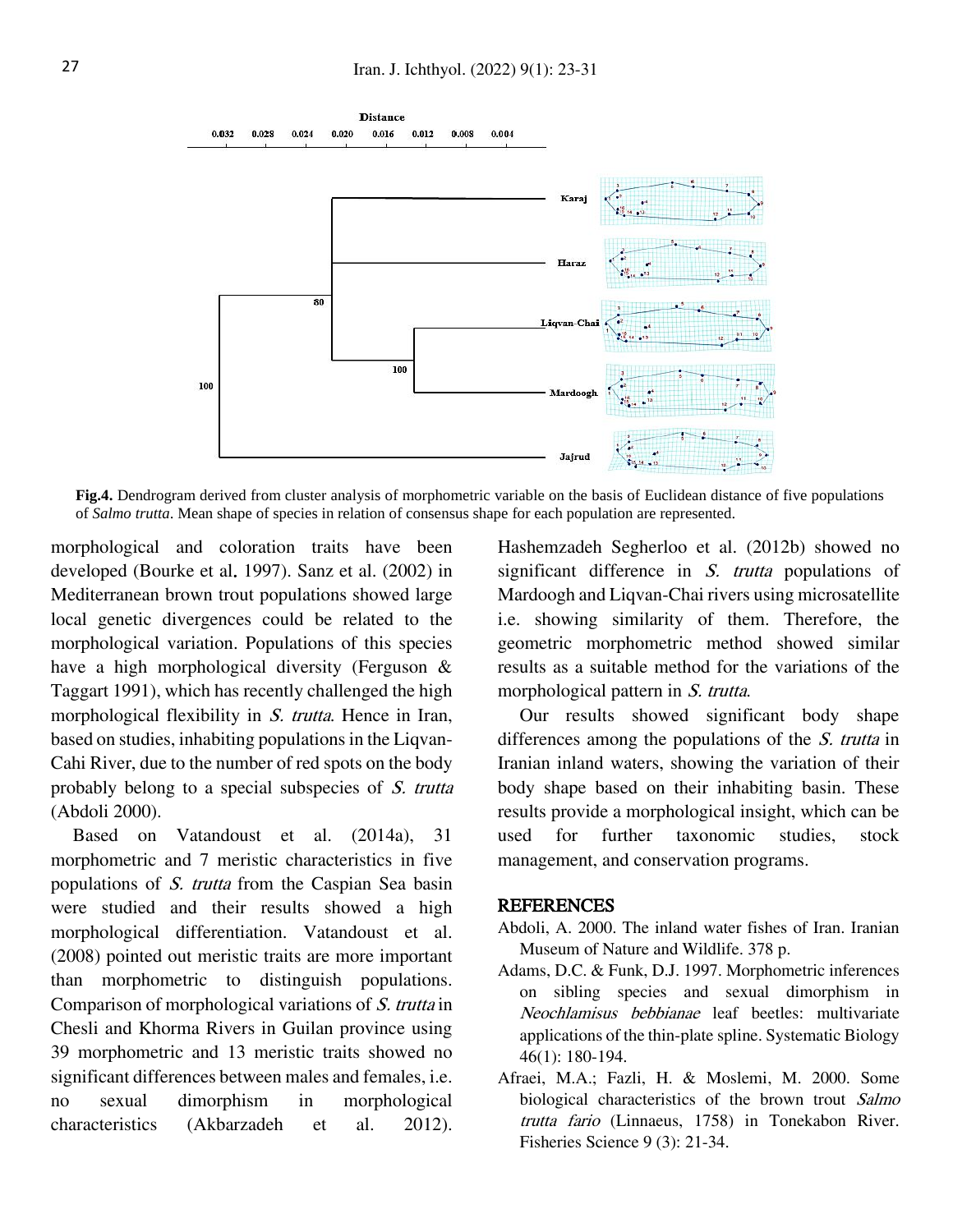- Akbarzadeh, A.; Khara, H.; Nezami, S.; Sattari, M.; Mousavi, S.; Javadi, S.; Azarakhsh, M.; Shamekhi, R. & Taleshi, H. (2012). Comparison of Morphological Variations and Some Biological Features of Brown Trout Salmo trutta fario Resident in Chesli and Khorma Rivers in Guilan. Journal of Marine Science and Technology 10(4): 34-46.
- Allendorf, F.W. 1988. Conservation biology of fishes. Conservation Biology 2: 145-148.
- Andersson, J.; Johansson, F. & Söderlund, T. 2006. Interactions between predator-and diet-induced phenotypic changes in body shape of crucian carp. Proceedings of the Royal Society B: Biological Sciences 273(1585): 431-437.
- Aurelle, D. & Berrebi, P. 2001. Genetic structure of brown trout (Salmo trutta, L.) populations from south-western France: data from mitochondrial control region variability. Molecular Ecology 10(6): 1551-1561.
- Bookstein, F.L. 1991. Morphometric Tools for Landmark Data: Geometry and Biology. Cambridge University Press.
- Bourke, P.; Magnan, P. & Rodriguez, M.A. 1997. Individual variations in habitat use and morphology in brook charr. Journal of Fish Biology 51: 783-794.
- Campos, J. L.; Posada, D.; Caballero, P. & Moran, P. 2007. Spatio-temporal genetic variability in sea trout (Salmo trutta) populations from north‐western Spain. Freshwater Biology 52(3): 510-524.
- Charles, K.; Guyomard, R.; Hoyheim, B.; Ombredane, D. & Baglinière, J.L. 2005. Lack of genetic differentiation between anadromous and resident sympatric brown trout (Salmo trutta) in a Normandy population. Aquatic Living Resources 18(1): 65-69.
- Dudu, A.; Georgescu, S.E.; Popa, O.; Dinischiotu, A. & Costache, M. 2011. Mitochondrial 16s and 12srRNA sequence analysis in four salmonid species from Romania. Acta Zoologica Academiae Scientiarum Hungaricae 57(3): 233-246.
- Eagderi, S.; Mouludi-Saleh, A. & Mahmoudi, M. 2022. Study of some morphometric, reproductive and feeding traits, of Salmo trutta in Taleghan River. Journal of Fisheries. In Press.
- Eagderi, S.; Mouludi-Saleh, A.; Ahmadi, S. & Javadzadeh, N. 2020. Phenotypic plasticity of the body shape in Prussian carp (*Carassius gibelio*), in response to lentic and lotic habitats using geometric morphometric technique. Iranian Scientific Fisheries Journal 29(1): 49-58.
- Eagderi, S.; Mouludi-Saleh, A.; Mahmoudi, M. & Hakimi,

F. 2021. Habitat characteristics of Brown trout (Salmo trutta Linnaeus, 1758) in tributaries of the Taleghan River. Iranian Scientific Fisheries Journal 30(5): 111- 120.

- Esmaeili, H.R.; Sayyadzadeh, G.; Eagderi, S. & Abbasi, K. 2018. Checklist of freshwater fishes of Iran. FishTaxa 3(3): 1-95.
- Fazli, H.; Azari, H.; Moghim, M.; Kor, D.; Nabavi Jelodar, E. & Taleshian, H. 2012. Growth and mortality of brown trout, Salmo trutta fario in Lar dam, Iran. Iranian Journal of Fisheries Sciences 11(1): 47-37.
- Ferguson, A. & Taggart, J.B. 1991. Genetic differentiation among the sympatric brown trout (Salmo trutta) populations of Lough Melvin, Ireland. Biological Journal of the Linnean Society 43(3): 221-237.
- Hammer, Ø.; Harper, D.A.T.;; Ryan, P.D. 2001. Past: paleontological statistics software package for education and data analysis. Palaeontologia Electronica  $4(4): 1-9.$
- Hashemzadeh Segherloo, I.; Farahmand, H., Abdoli, A.; Bernatchez, L.; Primmer, C.R.; Swatdipong, A. & Khalili, B. 2012a. Phylogenetic status of brown trout Salmo trutta populations in five rivers from the southern Caspian Sea and two inland lake basins, Iran: a morphogenetic approach. Journal of Fish Biology 81(5): 1479-1500.
- Hashemzadeh Segherloo, I.; Farahmand, H.; Abdoli, A.; Bernatchez, L. & Karami, M. 2012b. Identification of Brown Trout, *Salmo trutta*, of Mardgh River in Liqvan River (Iran), Using Microsatellite Loci. Journal of Fisheries 65(3): 327-337
- Heidari, A., Salehi, M. & Mousavi-Sabet, H. 2019. How the body shape changes by the habitat hydrological factors in freshwater benthic fishes; case study on the genera Cobitis (Cobitidae) and Ponticola (Gobiidae). International Journal of Aquatic Biology 7(1): 45-55.
- Heidari, A.; Khoshkholgh, M. & Mousavi-Sabet, H. 2014. Tracing the effects of Sefidrud dams on Capoeta gracilis (Cyprinidae) populations using Truss distances in southern Caspian Sea basin. Iranian Journal of Ichthyology 1(2): 106-113.
- Heidari, A.; Mousavi-Sabet, H.; Khoshkholgh, M.; Esmaeili, H.R. & Eagderi S. 2013. The impact of Manjil and Tarik dams (Sefidroud River, southern Caspian Sea basin) on morphological traits of Siah Mahi Capoeta gracilis (Pisces: Cyprinidae). International Journal of Aquatic Biology 1(4): 195-201.
- Hermida, M.; San Miguel, E.; Bouza, C.; Castro, J. & Martínez, P. 2009. Morphological variation in a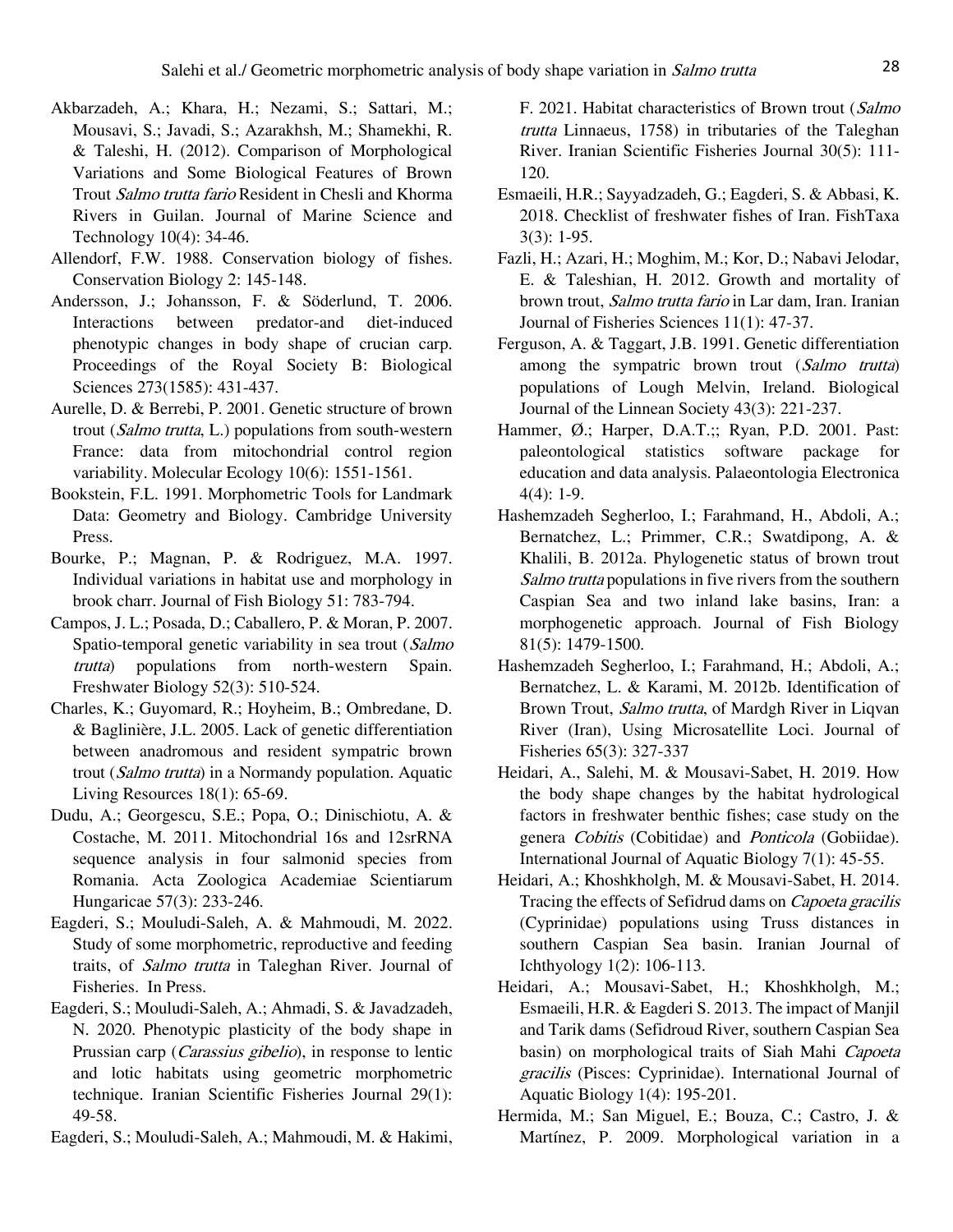secondary contact between divergent lineages of brown trout (Salmo trutta) from the Iberian Peninsula. Genetics and Molecular Biology 32, 42-50.

- Jensen, L.F.; Hansen, M. M.; Carlsson, J.; Loeschcke, V. & Mensberg, K.L.D. 2005. Spatial and temporal genetic differentiation and effective population size of brown trout (Salmo trutta, L.) in small Danish rivers. Conservation Genetics 6(4): 615-621.
- Jonsson, B.; Jonsson, N.; Brodtkorb, E. & Ingebrigtsen, P.J. 2001. Life-history traits of brown trout vary with the size of small streams. Functional Ecology 15(3): 310- 317.
- Jouladeh-Roudbar, A.; Vatandoust, S.; Eagderi, S.; Jafari-Kenari, S. & Mousavi-Sabet, H. 2015. Freshwater fishes of Iran; an updated checklist. Aquaculture, Aquarium, Conservation & Legislation 8(6): 855-909.
- Karakousis, Y.; Triantaphyllidis, C. & Economidis, P.S. 1991. Morphological variability among seven populations of brown trout, Salmo trutta L., in Greece. Journal of fish Biology 38(6): 807-817.
- Kheyrandish, A.; Abdoli, A.; Mostafavi, H., Niksirat, H.; Naderi, M. & Vatandoost, S. 2010. Age and growth of brown trout (Salmo trutta) in six rivers of the southern part of Caspian basin. American Journal of Animal and Veterinary Sciences 5(1): 8-12.
- Klingenberg, C.P. 2011. MorphoJ: an integrated software package for geometric morphometrics. Molecular Ecology Resources 11(2): 353-357.
- Kohestan-Eskandari, S.; AnvariFar, H. & Mousavi-Sabet, H. 2013. Detection of Morphometric Differentiation of Liza aurata (Pisces: Mugilidae) in Southeastern of the Caspian Sea, Iran. Our Nature 11(2): 126-137.
- Kohestan-Eskandari, S.; AnvariFar, H.; Mousavi-Sabet, H.; Yousefi, M. & Khanzade, M. 2014. A morphologybased hypothesis for homeward migration success and population differentiation in the anadromous kutum Rutilus kutum (Pisces: Cyprinidae) along the southern Caspian Sea, Iran. Folia Zoologica 63(3): 151-160.
- Langerhans, R.B.; Layman, C.A.; Langerhans, A.K. & Dewitt, T.J. 2003. Habitat-associated morphological divergence in two Neotropical fish species. Biological Journal of the Linnean Society 80(4): 689-698.
- Maric, S.; Nikolic, V. & Simonovic, P. 2004. Pilot study on the morphological identity of wild brown trout (Salmo trutta) stocks in the streams of the Danube river basin (Serbia). Folia Zoologica 53(4): 411-416.
- Mouludi-Saleh, A. & Eagderi, S. 2021. Habitat-Associated Morphological Divergence of Gasterosteus aculeatus in the Southern Caspian Sea Basin. Iranian Journal of

Science and Technology, Transactions A: Science 45(1): 121-125.

- Mouludi-Saleh, A.; Eagderi, S.; Cicek, E. & Sungur, S. 2020b. Morphological variation of Transcaucasian chub, Squalius turcicus in southern Caspian Sea basin using geometric morphometric technique. Biologia 75(10): 1585-1590.
- Mouludi-Saleh, A.; Eagderi, S.; Latif-Nejad, S. & Nasri, M. 2020a. The morphological study of transcaspian marinka (Schizothorax pelzami) in Harirud and Dasht-e Kavir basins using the geometric morphometric technique. Nova Biologica Reperta 7(2): 185-191.
- Mouludi-Saleh, A.; Eagderi, S.; Poorbagher, H. & Kazemzadeh, S. 2019. The effect of body shape type on differentiability of traditional and geometric morphometric methods: A case study of Channa gachua (Hamilton, 1822). European Journal of Biology 78(2): 165-168.
- Mousavi-Sabet, H. & Anvarifar, H. 2013. Landmark-based morphometric variation between Cobitis keyvani and Cobitis faridpaki (Pisces: Cobitidae), with new habitat for *C. faridpaki* in the southern Caspian Sea basin. Folia Zoologica 62(3):167-175.
- Mousavi-Sabet, H.; Heidari, A. & Salehi, M. 2018a. How did dams affect length-weight and length-length relationships of *Capoeta razii* (Cyprinidae) in Sefid River, the southern Caspian Sea basin?. International Journal of Aquatic Biology 6(5): 274-280.
- Mousavi-Sabet, H.; Heidari, A. & Salehi, M. 2018b. How the selective breeding in aquaculture programs can change the body shape of cyprinids; a case study on the native *Cyprinus carpio* and a cultured stock. International Journal of Aquatic Biology 6(6): 330-339.
- Mousavi-Sabet, H.; Khataminejad, S.; Sarpanah, A.; Mohsenpour, R.; Salehi, M. & Eagderi, S. 2021. Are the sex, size, age, and season, have significant effect on morphology and body shape in spined loaches? -a case study on Cobitis faridpaki (Teleostei: Cobitidae). Aqua 27(4): 125-136.
- Orr, M.R. & Smith, T.B. 1998. Ecology and speciation. Trends in Ecology and Evolution 13: 502-506.
- Pakkasmaa, S. & Piironen, J. 2001. Morphological differentiation among local trout (Salmo trutta) populations. Biological Journal of the Linnean Society 72: 231-239.
- Paknejad, S.; Heidari, A. & Mousavi-Sabet H. 2014. Morphological variation of shad fish Alosa brashnicowi (Teleostei, Clupeidae) populations along the southern Caspian Sea coasts, using a truss system. International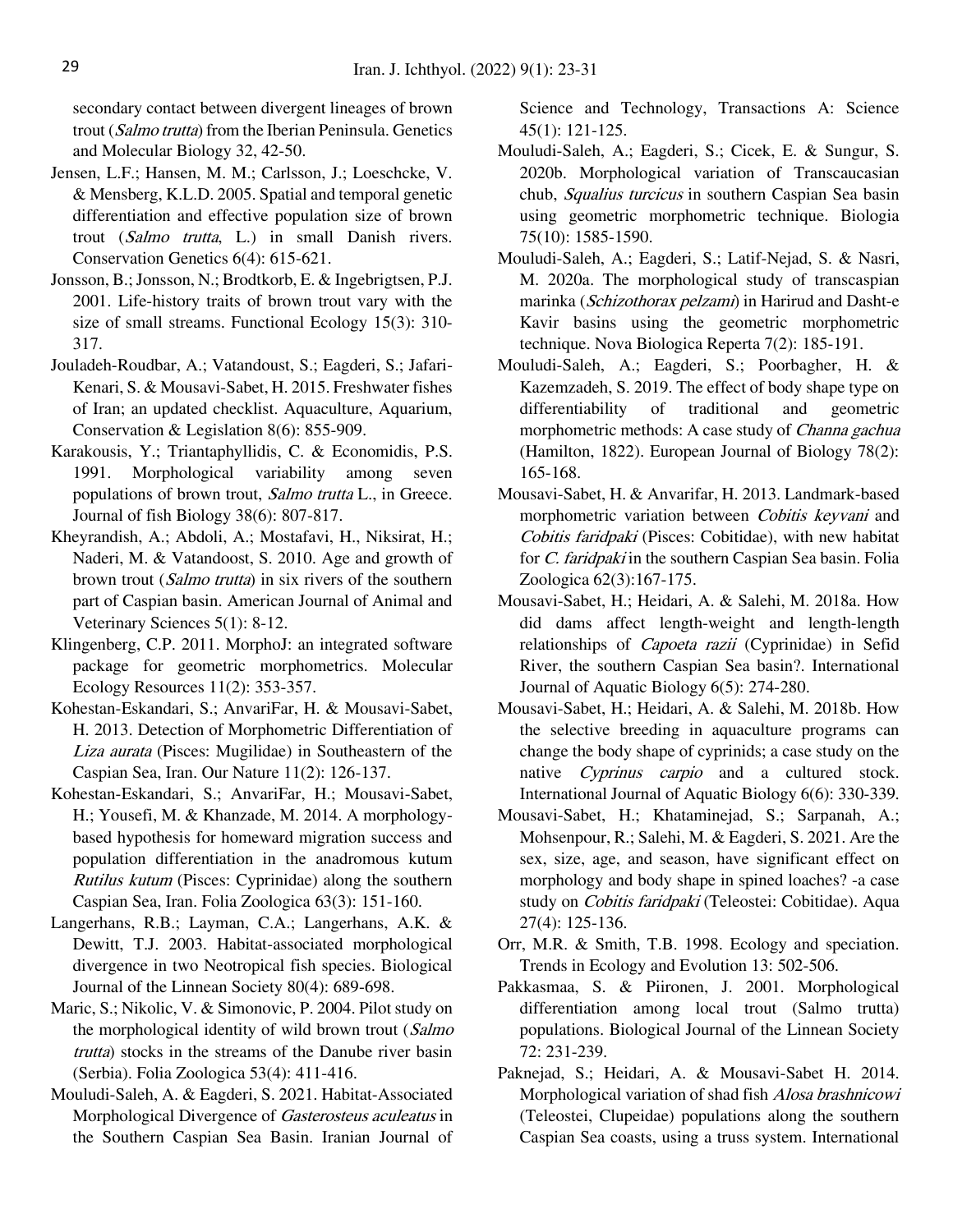Aquatic Research 2(6): 330-336.

- Poulet, N.; Berrebi, P.; Crivelli, A.J.; Lek, S. & Argillier, C. 2004. Genetic and morphometric variations in the pikeperch (Sander lucioperca L.) of a fragmented delta. Archiv für Hydrobiologie 159(4): 531-554.
- Rajabinezhad, R.; Azari Takami, G. & Nikoeian, A. 2011. Relationship between natural feeding of Brown trout salmo trutta fario and benthic organisms' biomass in Lar reservoir. Journal of Marine Biology 2(4), 13-21.
- Rawat, M.S.; Bantwan, B.; Singh, D. & Gusain, O.P. 2011. Status of brown trout (Salmo trutta fario L.) in Garhwal Himalaya with a note on it morphometric characteristics. Environment Conservation Journal 12(3): 47-52.
- Rezaei, A. & Akhshabi, S. 2012. Studies of cytochrome b protein modelling sequence in the Salmo trutta fario and comparing with other salmonids. Egyptian Academic Journal of Biological Sciences. C, Physiology and Molecular Biology 4(1): 1-8.
- Rohlf, F.J. & Marcus, L.F. 1993. A revolution morphometrics. Trends in Ecology & Evolution 8(4): 129-132.
- Salavatian, M.; Gholiev, Z.; Aliev, A. & Abbasi, K. 2011c. Feeding behavior of brown trout, Salmo trutta fario, during spawning season in four rivers of Lar National Park, Iran. Caspian Journal of Environmental Sciences 9(2): 223-233.
- Salavatian, M.; Quliyev, Z.; Abbasi, K.; Mustafayev, N.; Rouhi, J.D.; Moghaddam, A.P. & Biria, H.A. 2011a. Study of morphological changes in Brown trout (Salmo trutta fario) from Lar reservoir in Iran. Annals of Biological Research 2(6): 145-154.
- Salavatian, S.M.; Abbasi, K.; Goliyev, Z.; Sarpanah Sourkohi, A. & Abdollahpour Biria, H. 2011b. Journal of Fisheries Islamic Azad University Azadshahr Branch 5(3): 24-40.
- Samuiloviene, A., Kontautas, A. & Gross, R. 2009. Genetic diversity and differentiation of sea trout (Salmo trutta) populations in Lithuanian rivers assessed by microsatellite DNA variation. Fish physiology and biochemistry 35(4): 649-659.
- Sanz, N.; Garcı´ a-Marı´ n, J. L. & Pla, C. 2002. Managing fish population under mosaic relationships. The case of brown trout (Salmo trutta) in peripheral Mediterranean populations. Conservation Genetics 3: 385-400.
- Schluter, D. & McPhail, J.D. 1992. Ecological character displacement and speciation in sticklebacks. The American Naturalist 140(1): 85-108.
- Taghizadeh, V.; Novikov, G.G. & Jahanbakhshi, A. 2012.

Allozyme variability in populations of trout (Salmo trutta) from the rivers of Russia and Iran. Springer Plus  $1(1): 1-5.$ 

- Vatandoust, S.; Abdoli, A.; Anvarifar, H. & Mousavi-Sabet, H. 2014a. Morphometric and meristic characteristics and morphological differentiation among five populations of Brown Trout Salmo trutta fario (Pisces: Salmonidae) along the southern Caspian Sea basin. European Journal of Zoological Research 3(2): 56-65.
- Vatandoust, S.; Mousavi-Sabet, H.; Razeghi-Mansour, M.; AnvariFar, H. & Heidari, A. 2015. Morphometric variation of the endangered Caspian lamprey, Caspiomyzon wagneri (Pisces: Petromyzontidae), from migrating stocks of two rivers along the southern Caspian Sea. Zoological Studies 56: 1-9.
- Vatandoust, S.; Nejati, M.; Anvarifar, H. & Mousavi-Sabet, H. 2014b. Morphological Differentiation of Vimba persa (Pisces: Cyprinidae) along the southern Caspian Sea Basin, Iran. International Journal of Zoological Research 3(2): 94-102.
- Vatandoust, S.; Vosoghi, G.; Nezami, S.; Abdoli, A. & Matinfar, A. 2008. A Study Diversity of Morphological Characters of Brown Trout (Salmo trutta fario) in Tajan River and Babolrud River in Mazandaran Province. New Technologies in Aquaculture Development 2(2): 55-69.
- Veasey, E.A.; Schammass E.A.; Vencovsky, R.; Martins, P.S. & Bandel, G. 2001. Germplasm characterization of Sesbania accessions based onmultivariate analyses. Genetic Resources and Crop Evolution 48: 79-91.
- Vehanen, T. & Huusko, A. 2011. Brown trout Salmo trutta express different morphometrics due to divergence in the rearing environment. Journal of fish Biology 79(5): 1167-1181.
- Vera, M.; Sourinejad, I.; Bouza, C.; Vilas, R.; Pino-Querido, A.; Kalbassi, M.R. & Martínez, P. 2011. Phylogeography, genetic structure, and conservation of the endangered Caspian brown trout, Salmo trutta caspius (Kessler, 1877), from Iran. Hydrobiologia 664(1): 51-67.
- Wimberger P.H. 1994. Trophic Polymorphisms, Plasticity and Speciation in Vertebrates. In: Stouder, D.J.; Fresh, K.L. & Feller, R.J. eds. Theory and application in fish feeding ecology. Columbia: University of South Carolina Press.
- Zelditch, M.; Swiderski, D.; Sheets, D.H. & Fink, W. 2004. Geometric Morphometrics for Biologists: a Primer. Elsevier Academic Press, Amsterdam.